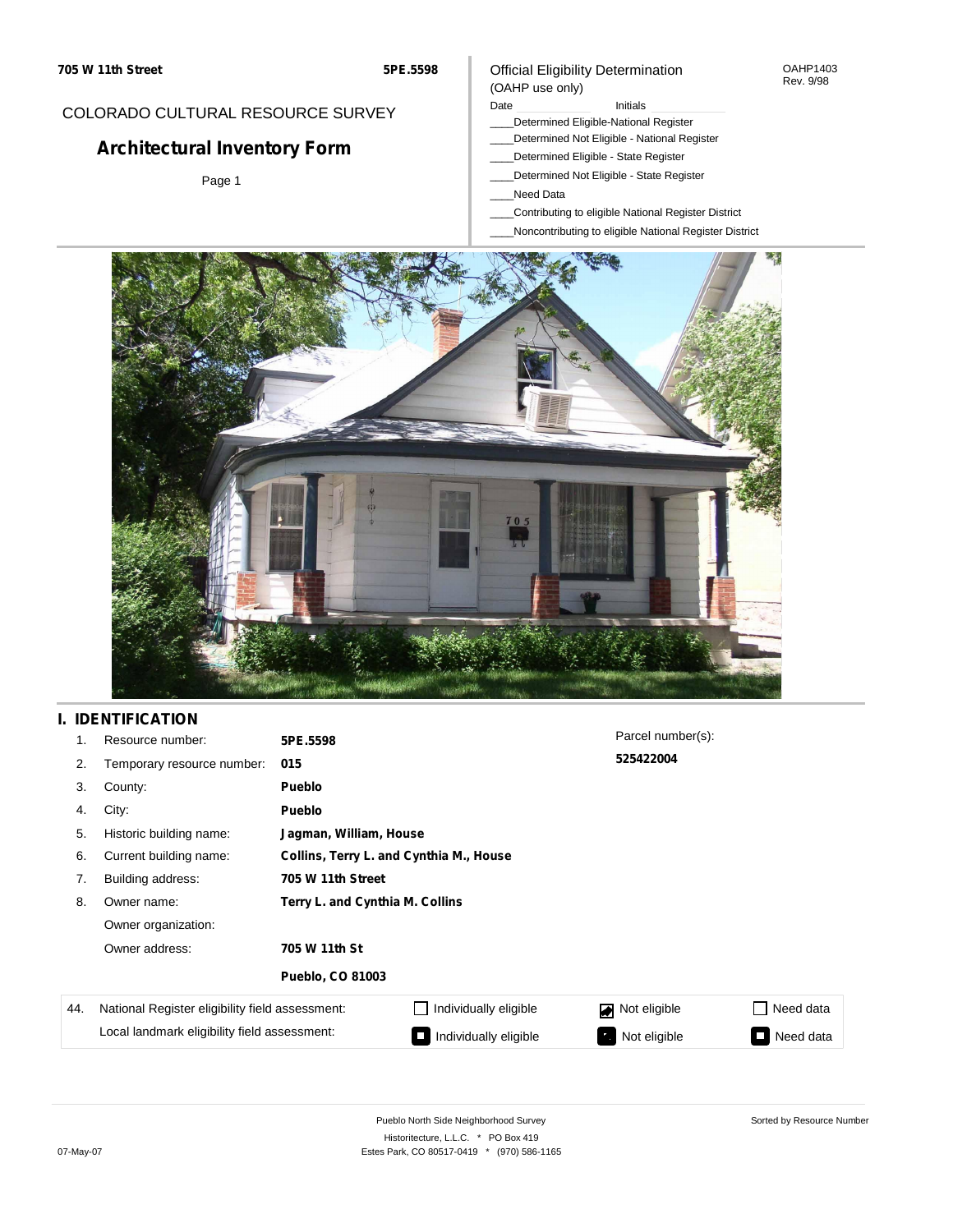Page 2

#### **II. GEOGRAPHIC INFORMATION**

| 9.              | P.M.       |           | 6th                 |                                      |              | Township:              |  |       | <b>20S</b>                      |    |               |           | Range:            | 65W |         |
|-----------------|------------|-----------|---------------------|--------------------------------------|--------------|------------------------|--|-------|---------------------------------|----|---------------|-----------|-------------------|-----|---------|
|                 |            | <b>SE</b> | 1/4                 |                                      | of <b>SE</b> | 1/4                    |  | of NE | 1/4                             | of | <b>SW</b> 1/4 |           | of Section        |     | 25      |
| 10 <sub>1</sub> |            |           | UTM reference zone: |                                      | 13           |                        |  |       |                                 |    |               |           |                   |     |         |
|                 | Easting:   |           |                     |                                      |              | 533581                 |  |       |                                 |    |               | Northing: |                   |     | 4236427 |
| 11.             |            |           | USGS quad name:     |                                      |              | Northeast Pueblo       |  |       |                                 |    |               | Scale:    |                   |     | 7.5     |
|                 | Year:      |           |                     | 1961 (Photorevised 1970 and<br>1974) |              |                        |  |       |                                 |    |               |           |                   |     |         |
| 12.             | $Lot(s)$ : |           |                     |                                      |              |                        |  |       | west 44 feet of Lot 3; Block 51 |    |               |           |                   |     |         |
|                 | Addition:  |           |                     |                                      |              | <b>County Addition</b> |  |       |                                 |    |               |           | Year of addition: |     | 1869    |

13. Boundary description and justification:

The boundary, as described above, contains but does not exceed the land historically associated with this property.

Metes and bounds exist:

П

#### **III. ARCHITECTURAL DESCRIPTION**

| 14. | Building plan (footprint, shape):<br>Other building plan descriptions: | <b>Rectangular Plan</b>              |                       |
|-----|------------------------------------------------------------------------|--------------------------------------|-----------------------|
|     |                                                                        |                                      |                       |
| 15. | Dimensions in feet (length x width):                                   | 1,050 square feet                    |                       |
| 16. | Number of stories:                                                     | 11/2                                 |                       |
| 17. | Primary external wall material(s):                                     | <b>Metal/Aluminum Siding</b>         | Other wall materials: |
| 18. | Roof configuration:                                                    | <b>Hipped Roof</b>                   |                       |
|     | Other roof configurations:                                             |                                      |                       |
| 19. | Primary external roof material:                                        | <b>Asphalt Roof/Composition Roof</b> |                       |
|     | Other roof materials:                                                  |                                      |                       |
| 20. | Special features:                                                      | Chimney                              |                       |
|     |                                                                        | Porch                                |                       |
|     |                                                                        | <b>Roof Treatment/Dormer</b>         |                       |
|     |                                                                        | <b>Roof Treatment/Flared Eave</b>    |                       |

#### 21. General architectural description:

Oriented to the south, this house rests on a sandstone foundation covered in gray-painted, concrete stucco. Broad, white, horizontal aluminum siding clads the exterior walls. Windows are generally1-over-1-light, double-hung sash, with white vinyl frames and narrow surrounds. A single-light picture window, with a gray-painted wood frame, pierces the east side of the front (south) façade. A small awning window, with a white-painted, wood frame and diamond-shaped glazing, appears on the south end of the west elevation, under the porch. A tripartite window, in the spirit of the Palladian style, pierces the pedimented, eastfacing gable. The large central light is 1-over-1-light, while the smaller, flanking windows are single-light casements. A band of 3, 1-over-1-light, double-hung sash windows, with gray-painted wood frames and surrounds, lines the rear (north) elevation of a small, shed-roofed room attached to the center of the rear (north) elevation. A hipped-roof porch spans nearly all of the front (south) façade of the house and wraps around the southwest corner. It features a concrete floor and simple, gray-painted Tuscan columns resting on red, raked-brick pedestals. The porch is approached from the east via 2 concrete steps. The front (south) doorway opens in the west end of the asymmetrical façade. It hosts a white, six-panel, metal door, opening behind a white, aluminum-frame storm door. A gray-painted, 5-panel door opens on the east end of the rear (north) elevation of the room attached to the rear (north) elevation. A hipped-roof dormer emerges from the centrally hipped main roof's west slope. Gray,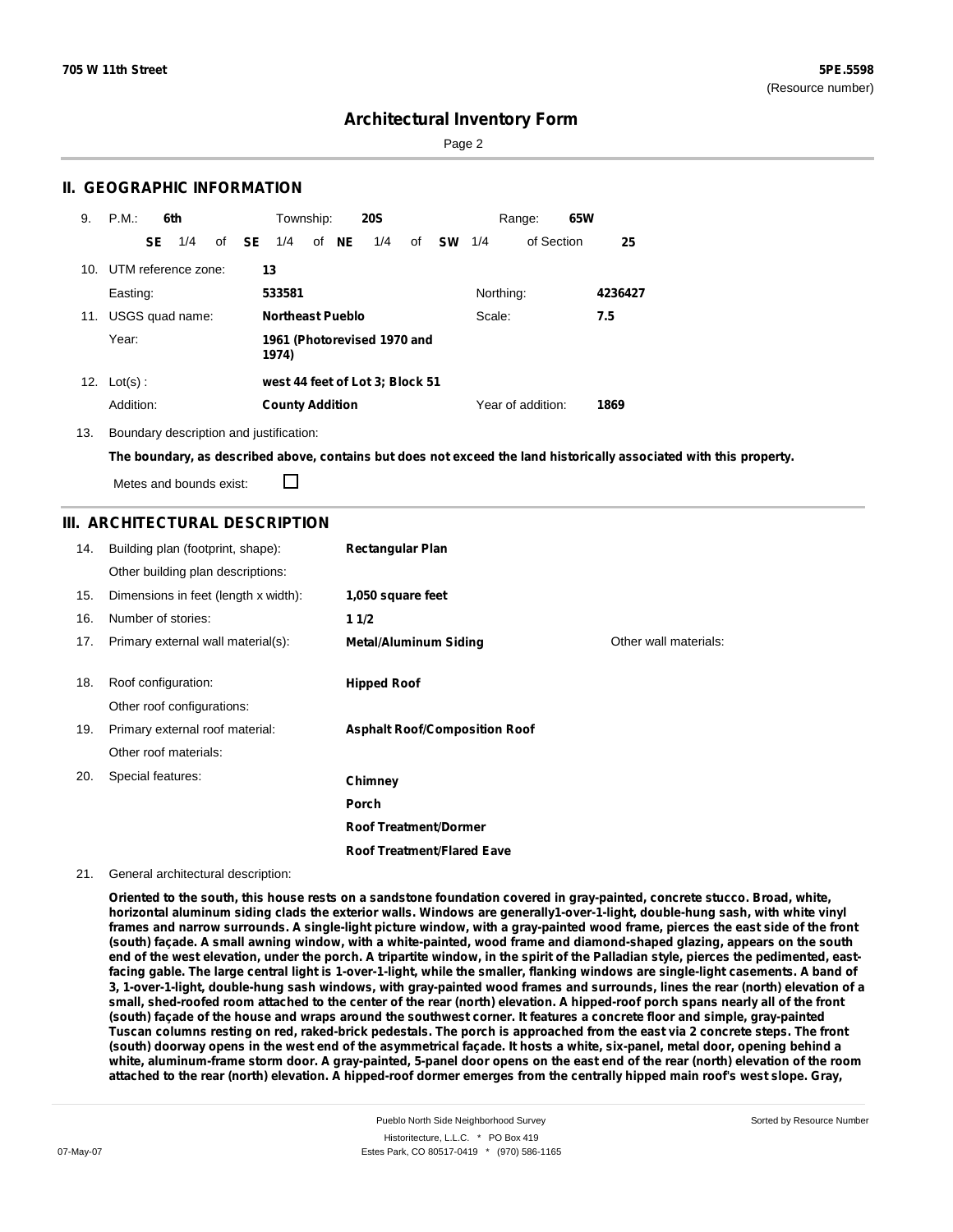Page 3

asphalt shingles cover all roof surfaces. The eaves of the hipped-roof portion of the house are flared. White-painted wood fascia and soffit box all eaves. A red, raked brick chimney, with corbelled cap, emerges at the junction of the central hipped and **south-facing gabled roofs.**

22. Architectural style:

22. **Late 19th And 20th Century Revivals/Classic Cottage**

Other architectural styles:

Building type:

23. Landscape or special setting features:

This property is located on terrain sloping downward from north to south, with an elevation of around 4,700 feet above mean sea level. The neighborhood features modest, one- and two-story houses. A grass strip separates the sidewalk from the street. Pink sandstone comprises the sidewalk. This property is located on the north side of West 11th Street, an east-west-oriented thoroughfare. It is situated between 615 West 11th Street, to the east, and 619 West 11th Street, to the west. A planted grass yard surrounds the house. A wood fence surrounds the backyard. A gravel parking area, accessed via West 11th Street, is **located along the east edge of the property.**

24. Associated buildings, features or objects:

Describe: **A small, single-car garage is located northeast of the house. Oriented to the south, the building was originally approached from West 11th Street via a driveway along east side of house. However, a wood fence now truncates the driveway. Cream-colored stucco clads the exterior walls. Weathered, wood shingle siding covers the east elevation. Dominating the front (south) elevation are paired, gray-painted plywood doors. A small window opens in the center of the west elevation, but has been boarded shut. Sheets of gray-red rolled asphalt cover the frontgabled roof. The rafter ends are exposed but capped by a fascia board.**

#### **IV. ARCHITECTURAL HISTORY**

| 25. | Date of Construction:  | Estimate:      | Actual: | 1906                                                                                        |
|-----|------------------------|----------------|---------|---------------------------------------------------------------------------------------------|
|     | Source of Information: |                |         | Pueblo County Office of Tax Assessor. Property information card [internet].                 |
| 26. | Architect:             | unknown        |         |                                                                                             |
|     | Source of information: |                |         |                                                                                             |
| 27. | Builder:               | unknown        |         |                                                                                             |
|     | Source of information: |                |         |                                                                                             |
| 28. | Original Owner:        | William Jagman |         |                                                                                             |
|     | Source of information: | 138.           |         | U.S. Census of 1910. Precinct 4, Pueblo, Pueblo County, Colorado. Series T624, roll 124, p. |

29. Construction history:

According to Pueblo County tax records, this house was constructed in 1906. An analysis of the form, style, and materials corroborates this date. While there are no notable additions to the building, the original wall cladding, windows, and doors **have almost all been covered or replaced.**

30. Location: **original** Date of move(s):

#### **V. HISTORICAL ASSOCIATIONS**

| 31. | Original use(s):       | <b>Single Dwelling</b> |
|-----|------------------------|------------------------|
| 32. | Intermediate use(s):   | <b>Single Dwelling</b> |
| 33. | Current use(s):        | <b>Single Dwelling</b> |
| 34. | Site type(s):          | <b>Residence</b>       |
| 35. | Historical background: |                        |

<sup>1</sup> : Type: **Garage**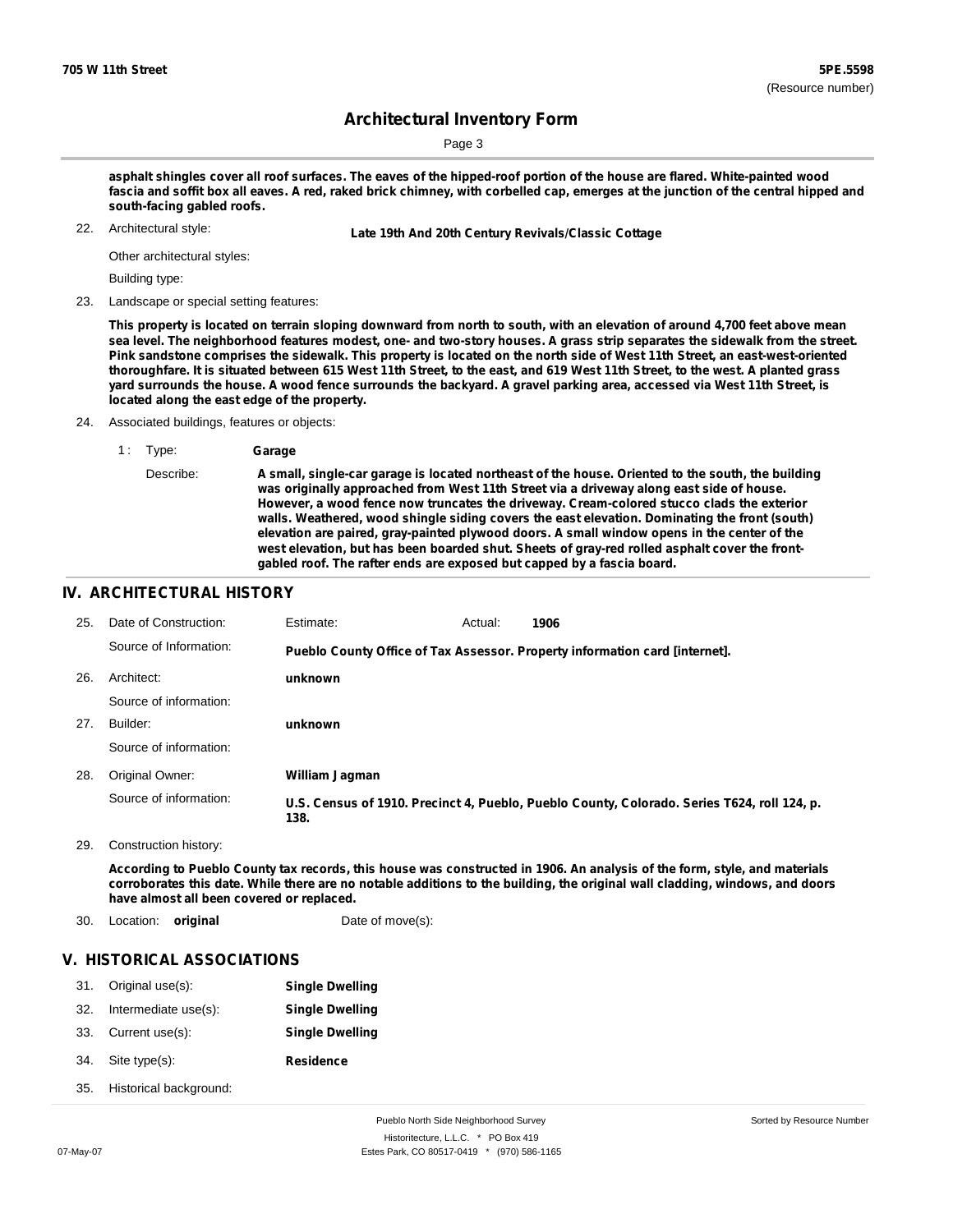Page 4

The first owner and resident of this house, constructed in 1906, was William Jagman, who lived here with his wife, Martha, and a son. William was born in Ohio around 1863, and he was a bookkeeper. The family lived here until prior to 1914.

J.G. Allard lived here from around 1914 through 1919. He was born in Canada around 1851 and was an inspector for the U.S. **Government. Allard resided here with his wife, Margurite, and daughter, Lucile.**

By 1925, the owner and resident was James S. Stiles, who lived here through 1930. With his wife, Emma E. Stiles, James had four children: James V. Stiles, Betty Jane Stiles, Charles S. Stiles, and Russell L. Stiles. The family later moved to Penrose, **Colorado. James S. Stiles died on January 17, 1945.**

**In 1935, the residents were Ruth Park and Maw F. Whitney. George R. Bailey lived here in 1940.**

From around 1945 through 1955, the owner and resident was Charles C. LaVoo. He was born on August 29, 1914, in Pueblo. He was an employee of the Missouri Pacific Railway for over 40 years. After his first wife, Elsie Lichti LaVoo, died, Charles married Konstance B. LaVoo. Charles had four children: Juliette Ann LaVoo Cavender, John Allan LaVoo, Janet Swearingen, and James **C. LaVoo. Charles LaVoo died on February 7, 1998.**

By 1960, the owner and resident of this house was James C. Eldringhoff. W.P. White, Jr., and S.M. Gerstenkorn purchased this property in 1979. Terry L. and Cynthia M. Collins, the current owners and residents, purchased the house and lot in 1994.

**"Charles C. LaVoo" [obituary]. Pueblo Chieftain, 10 February 1998, p. 2B.**

**"Stiles (James S.)" [obituary]. Pueblo Chieftain, 18 January 1945, p. 7.**

**U.S. Census of 1910. Ward 7, Pueblo, Pueblo County, Colorado. Series T624, roll 124, p. 5.**

**U.S. Census of 1910. Precinct 4, Pueblo, Pueblo County, Colorado. Series T624, roll 124, p. 138.**

**Pueblo County Office of Tax Assessor. Property information card [internet].**

**Pueblo City Directory. Pueblo, Co.; Salt Lake City; Kansas City, Mo.; and others: R.L. Polk & Co, consulted 1886 through 2003.**

<sup>36.</sup> Sources of information: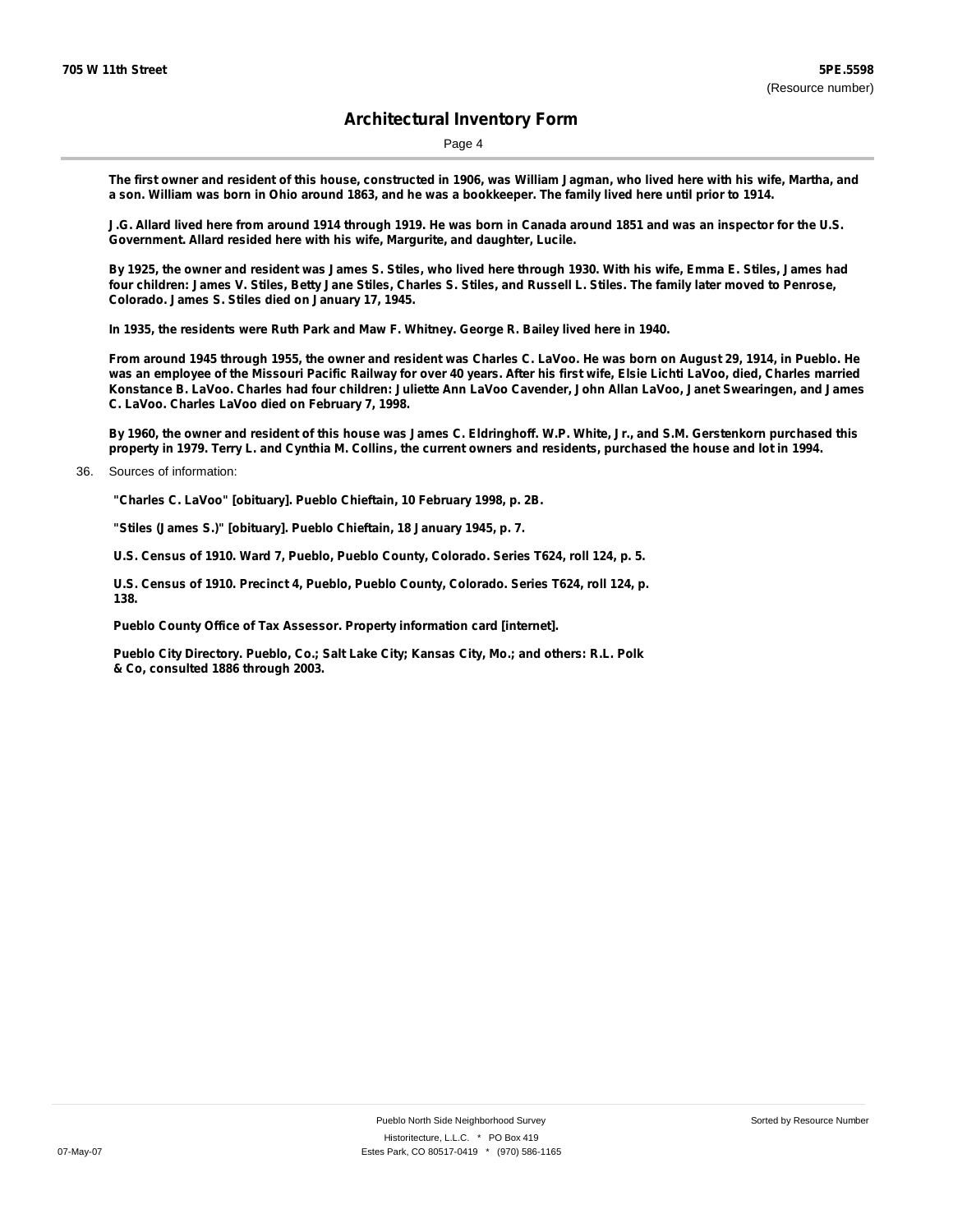۰

Sorted by Resource Number

# **Architectural Inventory Form**

Page 5

|     | <b>VI. SIGNIFICANCE</b>                                                                                                                                                                     |  |  |  |  |  |  |
|-----|---------------------------------------------------------------------------------------------------------------------------------------------------------------------------------------------|--|--|--|--|--|--|
| 37. | Local landmark designation:<br>Yes $\Box$<br>No.<br>$\mathcal{F}_\alpha^{\rm sc}$                                                                                                           |  |  |  |  |  |  |
|     | Designation authority:                                                                                                                                                                      |  |  |  |  |  |  |
|     | Date of designation:                                                                                                                                                                        |  |  |  |  |  |  |
| 38. | Applicable National Register criteria:                                                                                                                                                      |  |  |  |  |  |  |
|     |                                                                                                                                                                                             |  |  |  |  |  |  |
|     | A. Associated with events that have made a significant contribution to the broad pattern of our history.<br>M<br>B. Associated with the lives of persons significant in our past.<br>$\Box$ |  |  |  |  |  |  |
|     | C. Embodies the distinctive characteristics of a type, period, or method of construction, or represents the work                                                                            |  |  |  |  |  |  |
|     | of a master, or that possess high artistic values, or represents a significant and distinguished entity whose<br>components may lack individual distinction.                                |  |  |  |  |  |  |
|     | D. Has yielded, or may be likely to yield, information important in history or prehistory.                                                                                                  |  |  |  |  |  |  |
|     | Qualifies under Criteria Considerations A through G (see manual).<br>$\overline{\phantom{a}}$                                                                                               |  |  |  |  |  |  |
|     | Does not meet any of the above National Register criteria.                                                                                                                                  |  |  |  |  |  |  |
|     | <b>Pueblo Standards for Designation:</b>                                                                                                                                                    |  |  |  |  |  |  |
|     | 1a. History                                                                                                                                                                                 |  |  |  |  |  |  |
|     | Have direct association with the historical development of the city, state, or nation; or<br>$\overline{\phantom{a}}$ .                                                                     |  |  |  |  |  |  |
|     | 1b. History                                                                                                                                                                                 |  |  |  |  |  |  |
|     | Be the site of a significant historic event; or<br>$\Box$                                                                                                                                   |  |  |  |  |  |  |
|     | 1c. History                                                                                                                                                                                 |  |  |  |  |  |  |
|     | Have direct and substantial association with a person or group of persons who had influence on society.<br>$\overline{\phantom{a}}$                                                         |  |  |  |  |  |  |
|     | 2a. Architecture                                                                                                                                                                            |  |  |  |  |  |  |
|     | Embody distinguishing characteristics of an architectural style or type; or                                                                                                                 |  |  |  |  |  |  |
|     | 2b. Architecture                                                                                                                                                                            |  |  |  |  |  |  |
|     | Be a significant example of the work of a recognized architect or master builder, or<br>$\overline{\phantom{a}}$                                                                            |  |  |  |  |  |  |
|     | 2c. Architecture                                                                                                                                                                            |  |  |  |  |  |  |
|     | Contain elements of architectural design, engineering, materials, craftsmanship, or artistic merit which represent a<br>$\Box$<br>significant or influential innovation;                    |  |  |  |  |  |  |
|     | 2d. Architecture                                                                                                                                                                            |  |  |  |  |  |  |
|     | Portray the environment of a group of people or physical development of an area of the city in an era of history<br>$\blacksquare$<br>characterized by a distinctive architectural style.   |  |  |  |  |  |  |
|     | 3a. Geography                                                                                                                                                                               |  |  |  |  |  |  |
|     | Have a prominent location or be an established, familiar, and orienting visual feature of the contemporary city, or                                                                         |  |  |  |  |  |  |
|     | 3b. Geography                                                                                                                                                                               |  |  |  |  |  |  |
|     | Promote understanding and appreciation of Pueblo's environment by means of distinctive physical characteristics<br>or rarity; or                                                            |  |  |  |  |  |  |
|     | 3c. Geography                                                                                                                                                                               |  |  |  |  |  |  |
|     | Make a special contribution to Pueblo's distinctive character.<br>$\Box$                                                                                                                    |  |  |  |  |  |  |
|     | <b>Not Applicable</b>                                                                                                                                                                       |  |  |  |  |  |  |
|     | Does not meet any of the above Pueblo landmark criteria.<br>$\Box$                                                                                                                          |  |  |  |  |  |  |
| 39. | Area(s) of Significance:<br>Architecture                                                                                                                                                    |  |  |  |  |  |  |
| 40. | Period of Significance:<br>1906                                                                                                                                                             |  |  |  |  |  |  |
| 41. | Level of significance:<br>National:<br>State<br>Local<br>$\Box$                                                                                                                             |  |  |  |  |  |  |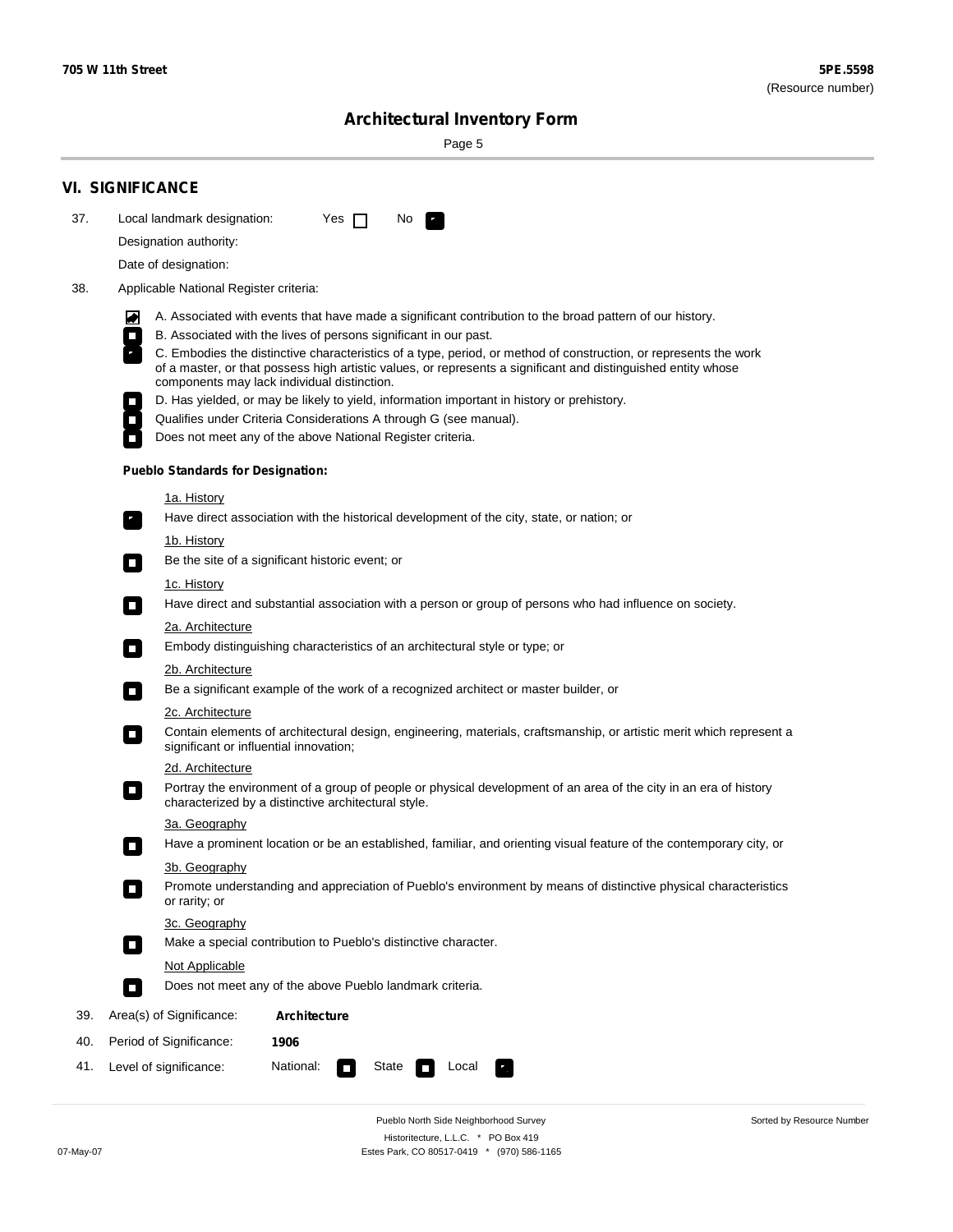Page 6

#### 42. Statement of significance:

This property is historically significant under Pueblo Local Landmark criterion 1A for its association with the development of **Pueblo's North Side Neighborhood, when more architecturally sophisticated buildings like this one joined the smaller,** plainer dwellings originally constructed here. As well, the house is architecturally significant under National Register criterion C (Pueblo Local Landmark criterion 2A) as an intact example of a Classic Cottage. However, the levels of architectural and historical significance, combined with physical integrity, are not to the extent that this property would qualify for individual listing in the National Register of Historic Places, the Colorado State Register of Historic Properties, or as a City of Pueblo Landmark. It is most likely a contributing resource within any potential historic district.

43. Assessment of historic physical integrity related to significance:

Constructed in 1908, the principal building on this property exhibits a moderate level of physical integrity relative to the seven aspects of integrity as defined by the National Park Service and the Colorado Historical Society: location, setting, design, materials, workmanship, feeling, and association. While it largely retains its original form, the exterior wall cladding, **windows, and doors have been altered, concealing or removing some character-defining features.**

#### **VII. NATIONAL REGISTER ELIGIBILITY ASSESSMENT**



**classes. Its diversity of architectural styles and forms directly represents the city's changing economic and cultural climates. As well, the neighborhood is distinctive because it appears to have evolved independently of the area's dominant industry, steel manufacturing.**

> Yes Yes

Non<sub>d</sub> N/A No  $\blacksquare$  N/A  $\blacksquare$ 

If there is National Register district potential, is this building contributing:

If the building is in existing National Register district, is it contributing: 46.

#### **VIII. RECORDING INFORMATION**

| 47. | Photograph numbers): | <b>CD-ROM Photo Disc: North Side Photos</b><br>File Name(s): 11thstw705                                                       |
|-----|----------------------|-------------------------------------------------------------------------------------------------------------------------------|
|     | Negatives filed at:  | <b>Special Collections</b><br><b>Robert Hoag Rawlings Public Library</b><br>100 East Abriendo Avenue<br>Pueblo, CO 81004-4290 |
| 48. | Report title:        | <b>Pueblo North Side Neighborhood Survey</b>                                                                                  |
| 49. | $Date(s)$ :          | 04/28/05                                                                                                                      |
| 50. | Recorder(s):         | <b>Adam Thomas</b>                                                                                                            |
| 51. | Organization:        | Historitecture, L.L.C.                                                                                                        |
| 52. | Address:             | <b>PO Box 419</b>                                                                                                             |
|     |                      | Estes Park, CO 80517-0419                                                                                                     |
| 53. | Phone number(s):     | (970) 586-1165                                                                                                                |
|     |                      |                                                                                                                               |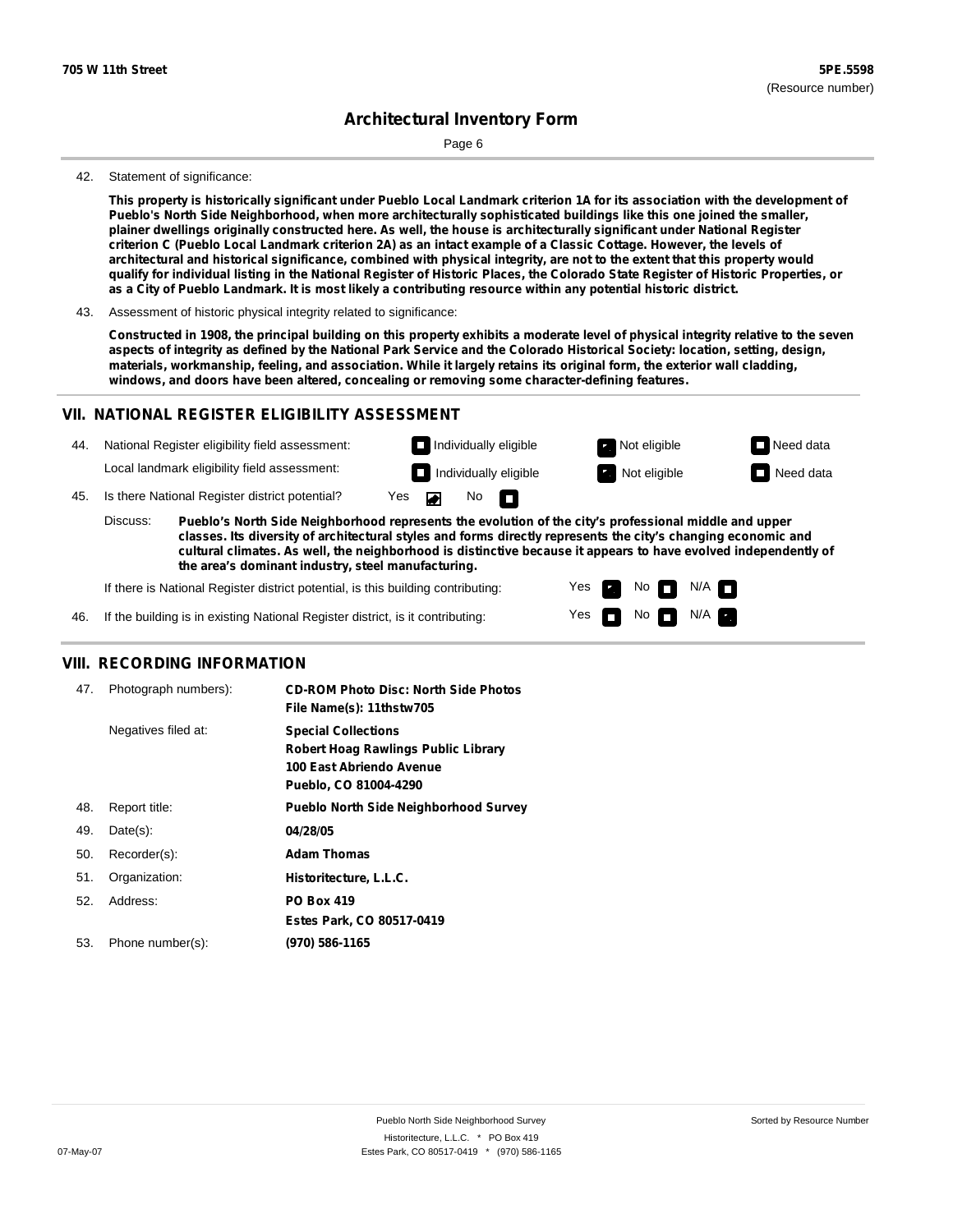Page 7